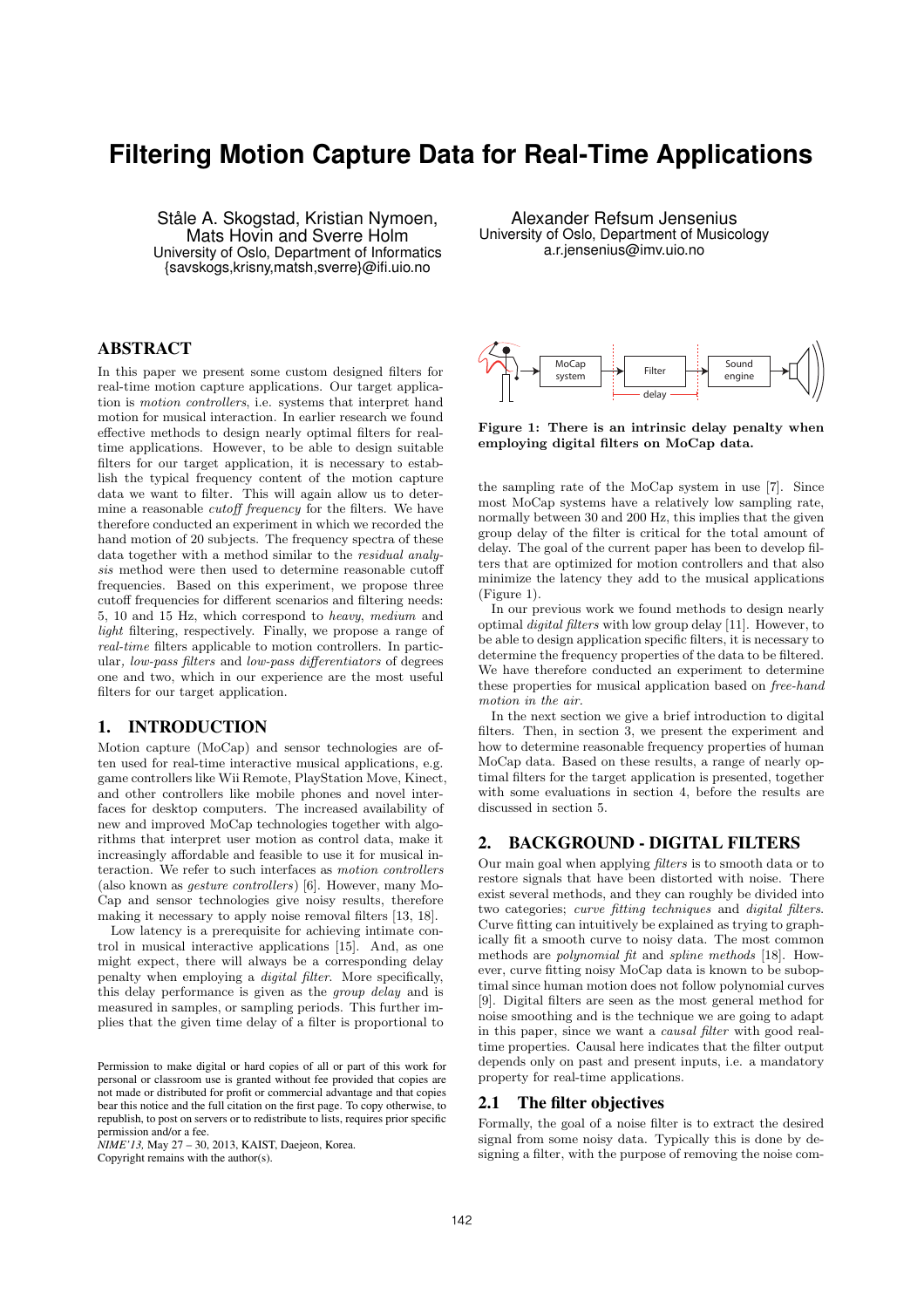

Figure 2: The frequency domain plot of an IIR lowpass filter. The filter objectives are highlighted.

ponent while leaving the desired signal unchanged. In other words, the main two filter objectives are:

- *• Maximize noise attenuation*. That is, reduce the amount of noise to maximize the *signal-to-noise ratio* (SNR).
- *• Minimize the signal distortion*. That is, avoid altering the desired signal.

There exists much theory regarding the two objectives above [17]. However, in this paper we are especially interested in the following additional objective:

*• Minimize the filter delay*. That is, to minimize the time it takes for the signal to pass the filter.

The most common way to design a digital filter is in the *frequency domain* [17]. Here the aim is to determining the localization of the signal and the noise in the frequency domain, and then designing an appropriate filter based on these properties. The *passband* refers to the frequencies that are passed, i.e. wanted, while the *stopband* refers to the frequencies we want to filter out. This technique works particularly well if the signal and the noise can be effectively separated in the frequency domain. However, this is not necessarily the case for MoCap data. For instance, socalled *white noise* is a common property for sensors [16], and is evenly distributed in the whole frequency band. In other words, not even an ideal low pass filter can suppress all the noise since there will also be noise in the passband [18]. In these cases we need to compromise between noise attenuation and signal distortion. We return to this challenge in section 3.

In Figure 2 we have plotted the frequency properties of a typical *low-pass* filter, which is the type we are going to work with since human motion mainly consists of low frequencies [18]. The figure highlights also the objectives of filter design. Simultaneously, we want: (1) *flat passband*, i.e. low signal distortion, (2) *high stopband attenuation*, i.e. high noise suppression, (3) *low group delay*, i.e. low latency, and (4) *flat group delay,* i.e. that all frequency components of the wanted signal are similarly delayed, also known as linear phase  $[7]$ . Let us now consider the different digital filter types.

# 2.2 Digital filter types (FIR and IIR)

There exist two main digital filter types, *finite impulse response* (FIR) filters and *infinite impulse response* (IIR) filters. *Moving average* is probably the most simple and intuitive realization of a FIR filter [14]. While the moving average filter have low-pass filter properties, the frequency domain properties are solely specified by it's length, i.e. the order of the filter. In most cases there will exist more optimal FIR filter solutions [14], but moving average filters are frequently used because they are intuitive and simple to implement.

IIR filters, as the name suggests, have an infinite impulse response that is the result of their recursive nature. While a FIR filter only bases its output on the input signal, an IIR filter bases its output on former output values as well. In essence, IIR filters offer an effective way of achieving a long *impulse response*, without having to use long FIR filters. Therefore, if the goal is to minimize the group delay, the use of IIR filters seems reasonable, since they can have dramatically lower order than symmetric FIR filters with similar performance [7]. Our results in [11] support this claim as well.

There is one main advantage to so-called *symmetric* FIR filters compared to causal IIR filters, being that they have *linear phase* which implies a constant group delay [17], i.e. all frequencies are delayed by the same amount. Symmetric FIR filters have additionally a fixed group delay of *n/*2 samples where *n* is the given filter order. In other words, their constant group delay comes at the expense of a fairly high filter delay compared to IIR filters with similar performance [11]. Furthermore, it is not certain that an IIR filter with a moderate amount of *group delay error* is a big concern for our target applications.

## 2.3 Low-pass differentiators (LPD)

*Differentiators* are a filter type that are commonly used to extract velocity and acceleration data from position data [13]. When differentiating MoCap data, it is normal to experience an increase of noise in the differentiated data. This is due to the fact that differentiation acts as a high pass filter. Accordingly, the low frequency motion data in the passband will be attenuated while the white noise in the higher frequencies will be amplified. As a result, we end up with a lower SNR value for the differentiated data, which increases the need for filtering [18, 2]. This is why it is reasonable to use so-called *low-pass differentiators*, since they avoid the undesirable amplification of noise in the higher frequency band. They also provide better total filter solutions than to use a low-pass filter in cascade with a differentiator operator, as we have shown in [10]. Similarly, it is better to use one low-pass differentiator of degree two, than to use two of degree one in cascade

## 2.4 Filter design methods

The design of symmetric FIR filters is a linear problem and there exist different general solutions for most FIR design problems, e.g. the *least square method* and the *Parks-McClellan* method [8, 4]. The design of IIR filters is, on the other hand, a nonlinear problem, and there are no general optimal design methods. There are however different construction methods, which can give optimal solutions for some special cases. The most known classical IIR filter methods are Butterworth, Chebychev and elliptical (Cauer) [17]. They are very useful for standard filter types as long as there is little restriction on the group delay responses [5, 11]. It is therefore necessary to use alternative design methods if we need more control over the group delay specifications. In our earlier research we presented a successful method for designing nearly optimal IIR filters with arbitrary specifications, including low-pass filters with minimal group delay  $[11]$  and IIR low-pass differentiators  $[10]$ . In that work we regarded filter design as a multi-objective optimization problem, which was solved using an unbiased metaheuristic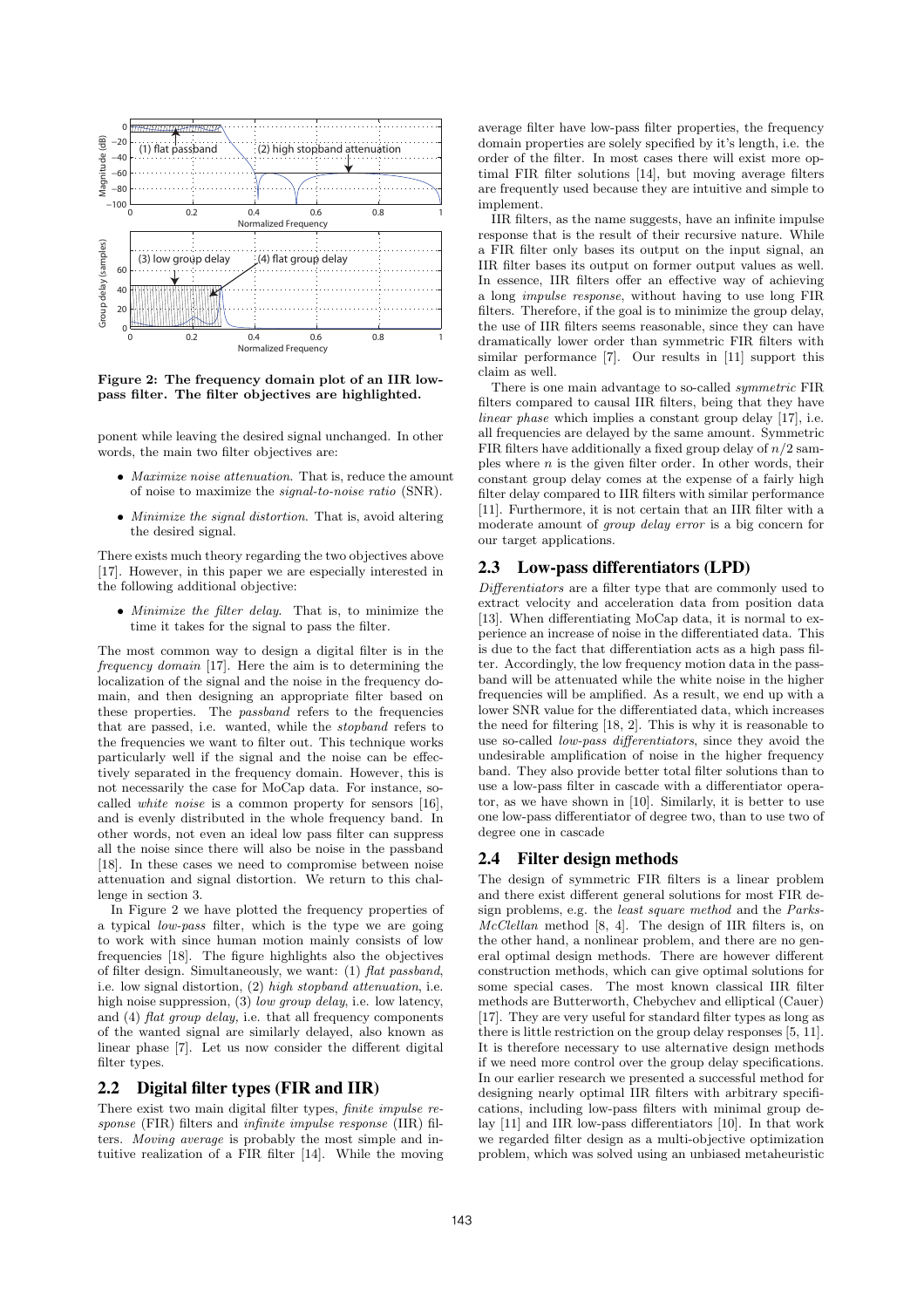search algorithm. Using this method we are able to custom design nearly optimal IIR filters with the desired trade-off between group delay and the other filter objectives given above. For more details about this method see [10] and [11]. However, before we can design filters for our applications, we need to determine the typical frequency properties of the MoCap data we want to filter.

# 3. FREQUENCY PROPERTIES OF MOTION

As we show below, it is possible to determine reasonable cutoff frequencies from recorded MoCap data. The best method would be to determine the cutoff frequency before filtering a given set of data. However, this is impossible for real-time applications since the cutoff frequency needs to be specified beforehand. In practice, we are forced to use predetermined filters, and therefore need to estimate generic frequency properties for free-hand motion. Let us start by presenting our analysis methods before we continue with presenting the experiment in section 3.2.

#### 3.1 Analysis methods

Before we can begin the discussion on how to estimate a reasonable generic cutoff frequency, we need to make some assumptions about the noise distribution of the relevant Mo-Cap technologies. There can be many sources of noise in a MoCap system: it can be sensor noise, wobbling markers, electrical interference, quantization noise and more, dependent on the MoCap system used [19]. As already mentioned, sensors are known to have white noise properties [16, 19]. Some MoCap technologies may have a different noise distribution. However, for simplicity, in this paper we assume that the MoCap system has a white noise distribution. Consequently, our goal is to attenuate as much as possible of the frequency band that is not part of the signal band. If it is mandatory not to distort signal, we need to choose a cutoff frequency that is just outside the signal band. However, if we need higher noise suppression than is possible with this conservative choice, we need to compromise signal distortion by lowering the cutoff frequency inside the signal band [18]. The determination of the optimal cutoff frequency will then be based on the noise attenuation needed and how much we can lower the cutoff frequency inside the signal band without distorting the desired signals too much. To be able to determine the latter, we used the following two methods.

#### *3.1.1 Power spectral density (PSD) estimation*

The most common method to determine the frequency content of a digital signal is to analyze the *frequency spectrum*, which can be derived in different ways with the Fourier transform. A non smoothed spectrum estimation with the *Periodogram*, a classic non-parametric technique, will normally be too noisy to clearly show the trend in the data [3]. We therefore ended up using the *Welch's method* with a *Hann* window of length 100 (sampling frequency of 100 Hz). This is a much used method which reduces the noise in the spectral density estimation in exchange for reduced resolution in the frequency domain. However, other spectrum estimators and windows will give similar results [3].

#### *3.1.2 Residual analysis*

While the above mentioned method offers a good basis for making a conservative determination of the passband edge, it does not necessarily provide us with a good basis to determine a reasonable cutoff frequency. For a more hands on approach, it is possible to visually inspect the MoCap data when filtered with different cutoff frequencies. We can then choose the cutoff that provides a good balance between noise reduction and signal distortion. A more systematic version

of this technique is known as *residual analysis*, which is a common method used for this task in the field of biomechanics [18]. The method consists of low-pass filtering the data with different cutoff frequencies and calculating the *residual*, i.e. what is left over when we subtract the filtered data from the raw data. As long as the filter is only attenuating noise, the residual should be rather small. However, when the filter starts to attenuate the desired signal, the residual will become larger. By performing this analysis for several cutoff frequencies, and plotting the resulting residuals, we get an overall picture of their impact. This plot can then serve as the basis for determining a reasonable cutoff frequency [18].

When computing the residual plots, care should be taken to make sure that the applied filters have constant group delay and are consistent with each other. This will ensure that the change in residual is not due to difference in the filter characteristics other than the cutoff frequency. It is common to use the actual intended filters which are supposed to be used in the final application [18]. However, our goal is not to find the optimal filter for a given set of data, but to find the main frequency trend of free-hand motion among several recordings. We ended up using the *window method* [7] to design the needed filters with an order of 200. This symmetric FIR design method has a broad cutoff frequency range and gives consistent filter characteristics for different cut-off frequencies [1].

## 3.2 The experiment

#### *3.2.1 Setup and recordings*

The experiment consisted of recording the hand motion of 20 subjects, 4 females and 16 males in the age range of 22-47. We used an optical infrared marker based MoCap system, OptiTrack, to record the subjects's hand motion at 100 Hz. The MoCap setup consisted of eight OptiTrack *V100:R2* cameras that were attached to tripods in a room measuring about 7x8 meters. One 16 mm reflective spherical marker was attached to the subject's dominant hand, close to the index finger, see Figure 3. Care was taken to minimize wobbling of the marker, which can introduce additional noise to the MoCap data. For the same reason, we also spent time calibrating the OptiTrack system. We did not want to perform post processing of the recorded data, e.g. for gap filling, which could potentially have distorted our results. Recordings with invalid or missing data were therefore omitted. The subject's hand motion were further recorded in the following two takes, both 20 seconds long.

- *• Take 1:* The subjects were asked to move their dominant hand as rapid as possible in an arbitrary pattern. The intention of these recordings was to find an upper frequency limit for hand motion.
- *Take 2*: The subjects were asked to simulate that they were controlling some application with more *articulated* and *controlled* motion. Here we wanted to ex-



Figure 3: Placement of the marker (left) and an illustration of the experiment (right).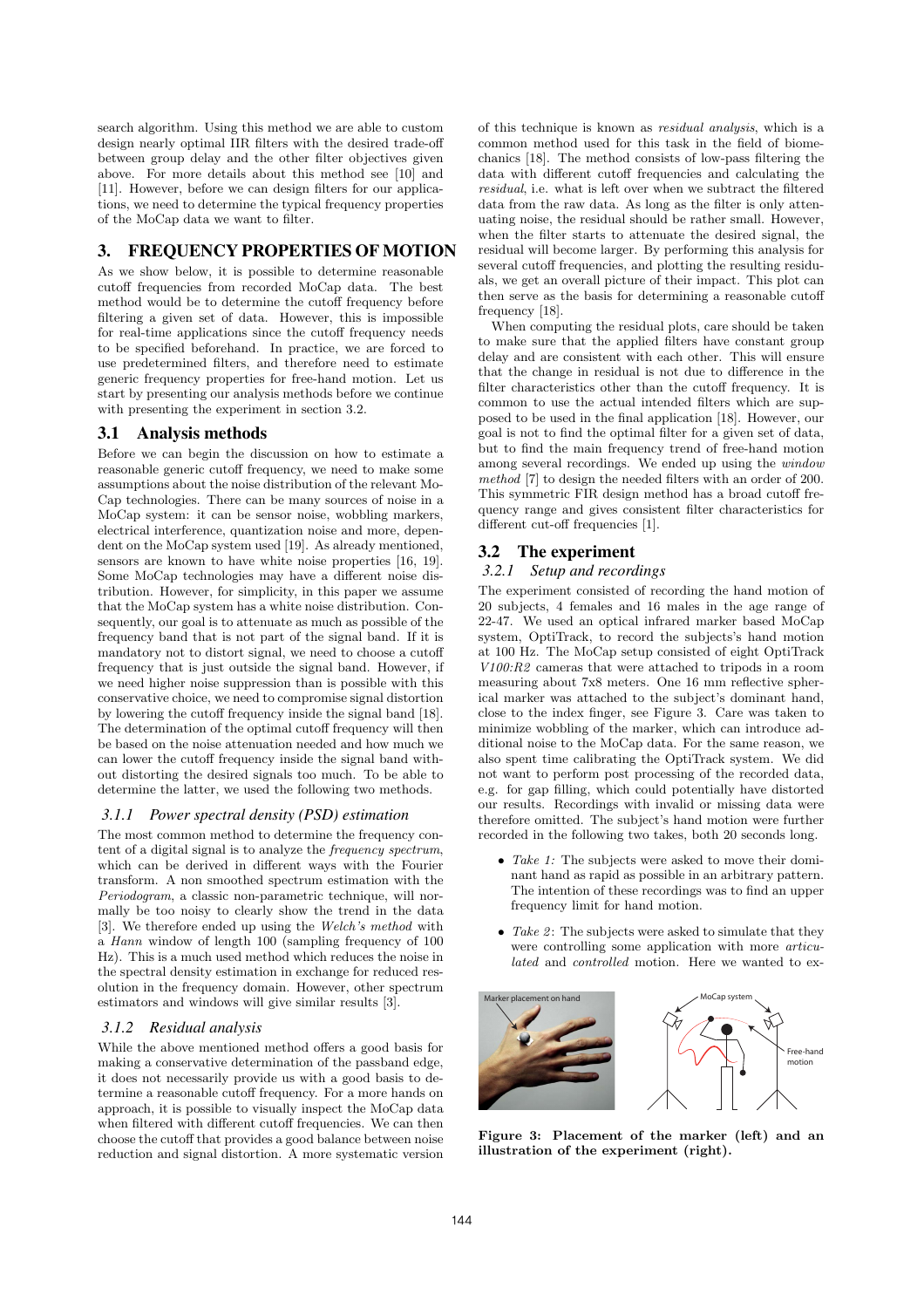

Figure 4: PSD estimation of the recorded data using Welch's method. The data is shown as statistical results of all 20 recordings, with results from both Take 1 (rapid) and Take 2.

amine the typical frequency content of the motion we anticipate to see most of in our target application.

We expected the latter to result in the need for a lower cutoff frequency than the former, which makes it possible to remove more noise. During all recordings, the subjects were asked to not clap their hands or make other limb collisions. We wanted to avoid collisions since they can be problematic to study, e.g. contain high frequency components that require higher sampling rates, and added noise problems with wobbling markers.

#### *3.2.2 Results and interpretations*

The results of the experiment are shown in Figures 4 and 5. As we can see from the spectral density estimates of Take 2, the mean value starts to move away from the noise floor between 20 and 30 Hz. For Take 1, the mean value starts to move away between 25 and 35 Hz. Furthermore, the main frequency content for Take 2 reaches roughly up to about 5–10 Hz, while Take 1 has a wider frequency distribution.

The residual plots in Figure 5 are somewhat easier to interpret since deviation in mm is more comprehensible than power in dB. When filtering hand motion, which normally has a displacement in the range of  $200-1000$  mm, a deviation of 1 mm is normally not significant. We have further seen a general trend for what the residual values indicates. When it was below 1 mm, the filters did not severely distort the MoCap data. But when the value increased above 5 - 10 mm, the filters started to clearly distort some high frequency parts of the MoCap data.

By using the above indicators and the statistical residual results in Figure 5, it seems reasonable to set the lower cutoff frequency for Take 2 to about 5 Hz, since the standard deviation is below  $5 \text{ mm}$  at this cutoff value. A reasonable upper frequency cutoff for Take 1, can further be set to be between 15 and 20 Hz, since the mean value goes below 1 mm in this region. A sensible trade off between these two outer cutoffs is in our opinion 10 Hz, since Take 2 is below 1 mm and Take 1 is below 5 mm for this cutoff value. Examples of how these cutoff frequencies perform can be seen in Figure 6. Based on this experiment, we propose the following three frequency cutoffs for filtering free-hand motion:



Figure 5: Statistical results of the *residual analysis* of the recorded data. Take 1 (rapid motion) is in red while take 2 is given in black.

- 5 Hz *Heavy filtering*: Fast and rapid motion may be heavily smoothed out. However, the filtered data will contain the main features of normal controlled hand motion.
- 10 Hz *Medium filtering*: Most features of normal and medium rapid motion will be kept in the filtered data. However, some of the higher frequencies will be partially distorted.
- 15 Hz *Light filtering*: All main features of both rapid and normal motion are kept. Only the most extreme parts of the data may be partially blurred.

We could have added a cutoff frequency at 20 Hz, since the residual plot shows that the mean value of Take 1 decreases below 1 mm at about 20 Hz. But we have omitted this cutoff since we are not sure if the content that is blurred away with the 15 Hz cutoff, is due to noise or actual motion. The residual difference with the 20 Hz cutoff, is also minimal. However, a cutoff frequency of 20 Hz can be used if it is



Figure 6: Excerpts from Take 1 and Take 2. While a 5 Hz filter cutoff works well for the Take 2 below. the rapid motion needs a  $10$  Hz or a  $15$  Hz cutoff frequency to follow the details in the recording.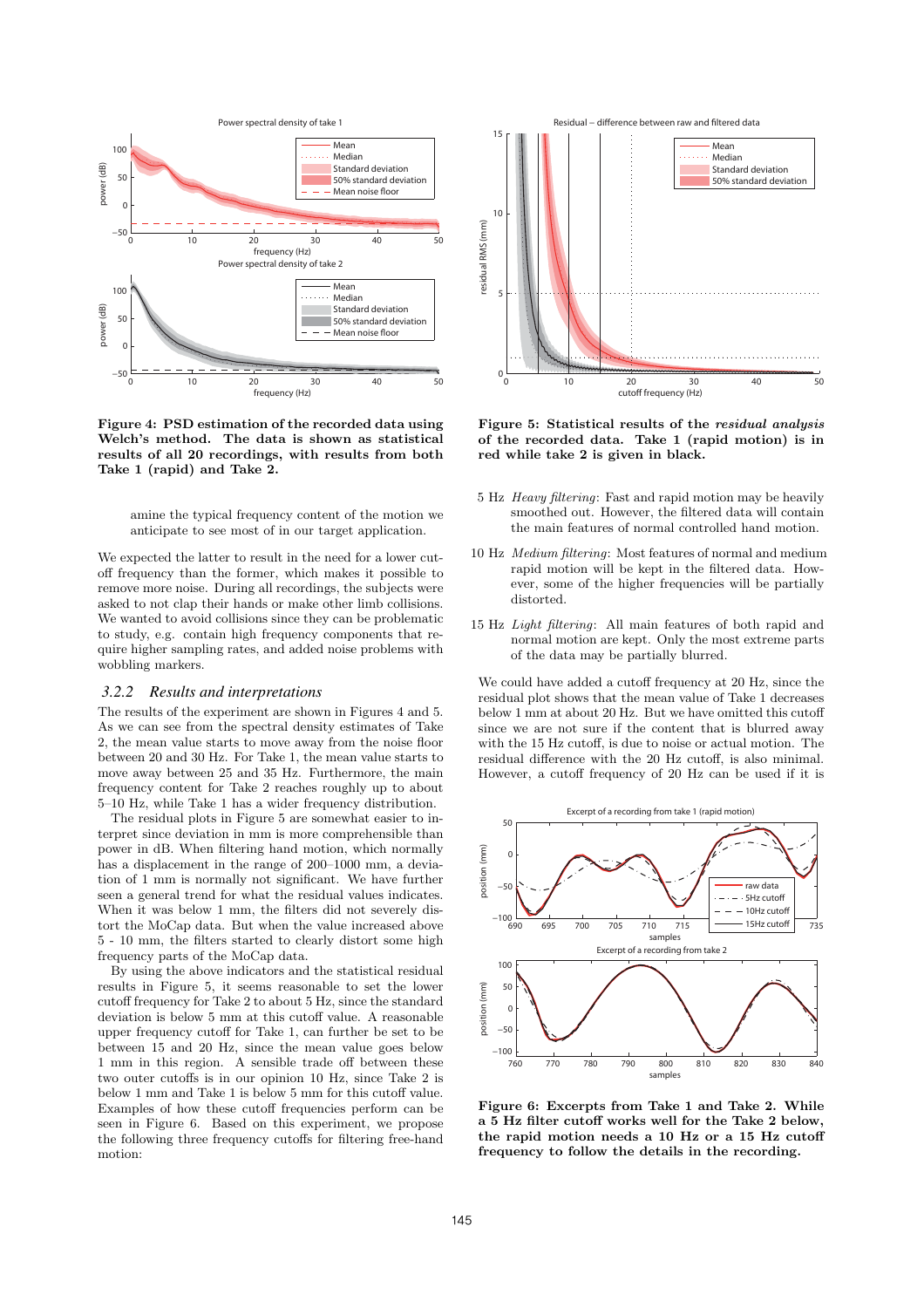important to keep all details in the recordings, and noise suppression is secondary.

#### *3.2.3 Discussion*

With this experiment we wanted to determine a generic trend in frequency content of free-hand motion. However, it was not straightforward to give instructions to the subjects. We hesitated to give them specific tasks, since this could lead them to do certain motion which could have influenced our results. We therefore ended up giving them quite general and open tasks, which resulted in a range of different interpretations and motion. However, as the results show, there is a quite clear trend among the recordings.

We considered testing expert subjects trained in moving at high frequencies, e.g. drummers. However, their motion is normally an effect of collisions and special techniques to be able to achieve high frequency. These motion were not part of our scope. Furthermore, inspection of the recorded data revealed that some contained *position jumps* that could not have been due to human motion. The errors clearly distorted the PSD data and raised the overall noise floor. It is therefore important to remove these errors if one wants valid PSD data. However, these errors had minimal impact on the residual plots, which shows that the residual method is a somewhat more robust analysis method.

# 4. PROPOSED IIR FILTERS

In our previous work we have based our *sound excitation* on three main types of MoCap data: *position*, *velocity* and *acceleration* [12]. We found these motion features to be the most useful for controlling sonic and musical features. We have therefore chosen to focus on the filter types that extracts these motion features from raw positional MoCap data, respectively *low-pass filters* and *low-pass differentiators* of degree *1* and *2.*

#### 4.1 Proposed IIR vs. symmetric FIR filters

We have already shown in our previous work that our IIR design method can produce better low delay filters than currently available methods [10, 11]. As we can see from Table 1 and Figure 8, the proposed IIR filters are significantly better than symmetric FIR filters if low delay and high noise attenuation are of priority, giving a potential noise suppression gain between 5-16 dB for the relevant filter types. The presented IIR filters have a group delay of 2 samples or less. This group delay amount was found to give a well balanced trade-off between the different filter objectives. For a more thorough low-delay comparison between different filter types, see [11]. The specification of the proposed IIR filters is given on our project web page together with a  $MAX/MSP$  implementation  $[1]$ , and a subset of these filters is given in Table 2. (To convert *normalized frequency* to hertz, multiply by half the sample frequency.)

#### 4.2 Filter evaluation

We have tested the proposed IIR filters and confirmed their performance in MAX/MSP. It is not trivial to evaluate the filters for general NIME use as it depends strongly on the end application. While some applications may want to minimize noise to get the most robust performance, some applications may benefit artistically from MoCap noise as it can add a desirable texture to the resulting sound synthesis. Over-smoothing, i.e. deliberately distorting the signal, can also be appropriate for some applications. However, it is important to use a cutoff frequency that satisfies the need for the given task, as the following example shows. By identifying high peaks in the acceleration data, we are able to detect



Figure 7: The effects of using different *cutoff frequencies* when extracting acceleration of a *hand clap*. The collision is more easily detected if the cutoff frequency is above 10 Hz (acceleration in  $m/s^2$ ).

sudden motion and limb collisions, which we have used to trigger sonic and musical features  $[12]$ . The effect of using a too low cutoff frequency when extracting the acceleration data is shown in Figure 7. Not only does it attenuate more of the white noise, it also attenuates the acceleration peak. This is an expected effect, since a collision can be seen as an impulse which has a flat frequency response, i.e. the energy is spread out in the whole frequency band. The more of the frequency band that is included when differentiating, the more the collision power will be seen in the acceleration data.

Another important issue is what impact a moderate amount of *group delay error* can have on our target application. In our experience, there does not appear to be any dramatic negative distortion effect if the upper frequency range has some group delay error, as long as the main content (up to 5–10 Hz) has a fairly constant group delay. The optimized IIR filters are further superior if high noise attenuation, combined with low passband distortion and low group delay are desired. In our findings, it is possible achieve up to onethird the delay by using optimized IIR filters, as compared to symmetric FIR filters with similar performance. A delay of two samples, as opposed to six, yields a delay reduction of 40 ms for a MoCap system with a sampling frequency of 100 Hz, which should be a favorable reduction for a typical MoCap setup used for musical interaction [13]. In short, the optimized IIR filters have much better *low delay potential* than symmetric FIR filters for our target application, at the expense of a more complicated design.



Figure 8: Comparison between 4th order low-pass differentiators (LPD) of degree 2 with a normalized cutoff frequency of  $0.3$ . If low passband distortion is desired, the optimized IIR differentiator of degree 2, gives a noise suppression improvement of about 13  $dB$  ( $\sim$ 4.5 times more noise attenuation) with similar or better performance for the other filter objectives.